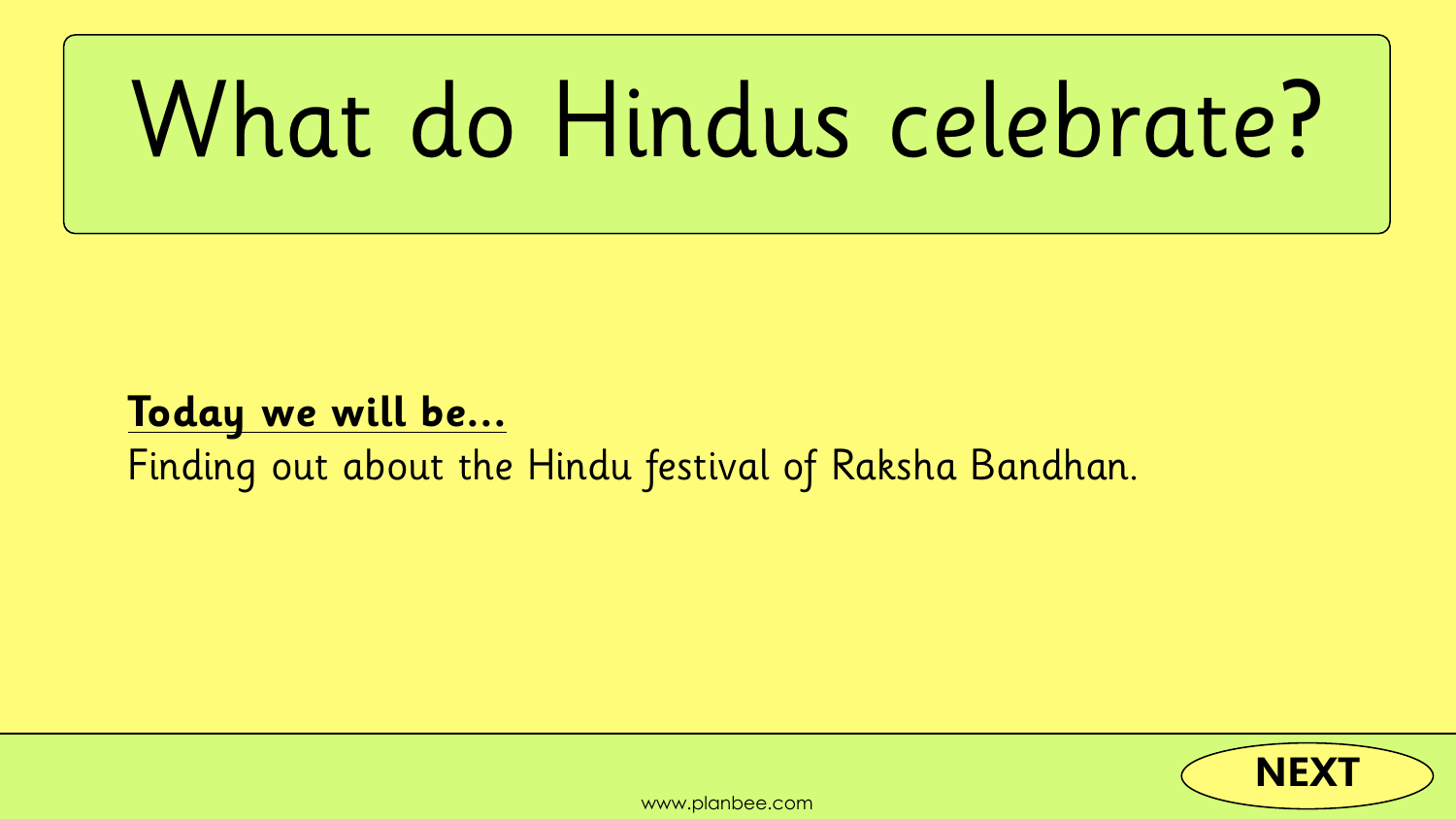





## <span id="page-1-0"></span>Do you have any brothers or



### ve any brothers or | | | Do you play together? Do you ever fall out?



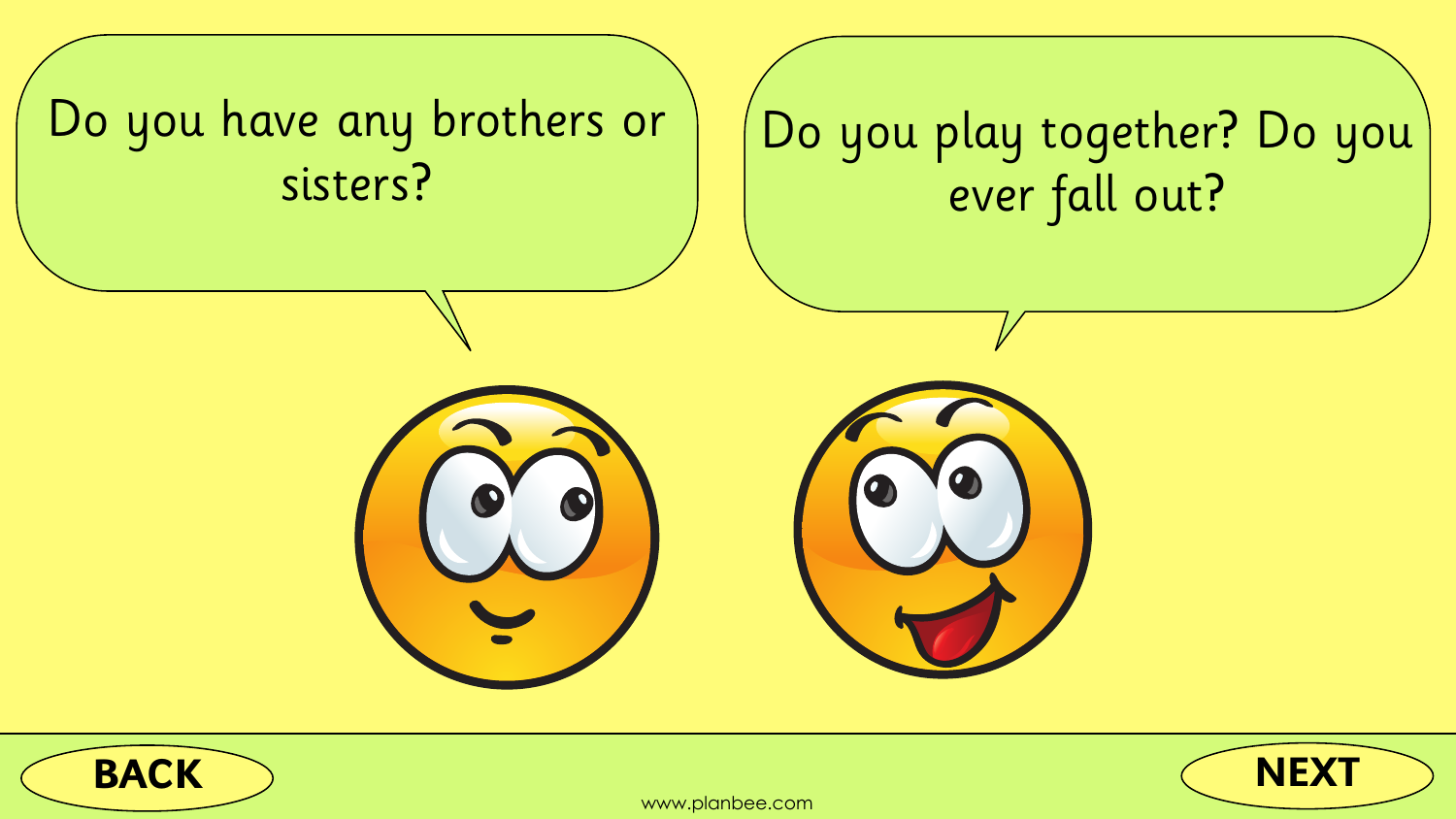



<span id="page-2-0"></span>Today we will be looking at a Hindu festival that celebrates the relationship between brothers and sisters. This festival is called Raksha Bandhan. It takes place in July or August.

On the day of the festival, the sister ties a bracelet around her brother's wrist. This bracelet is called a **rakhi**.

### Why do you think they might do this?





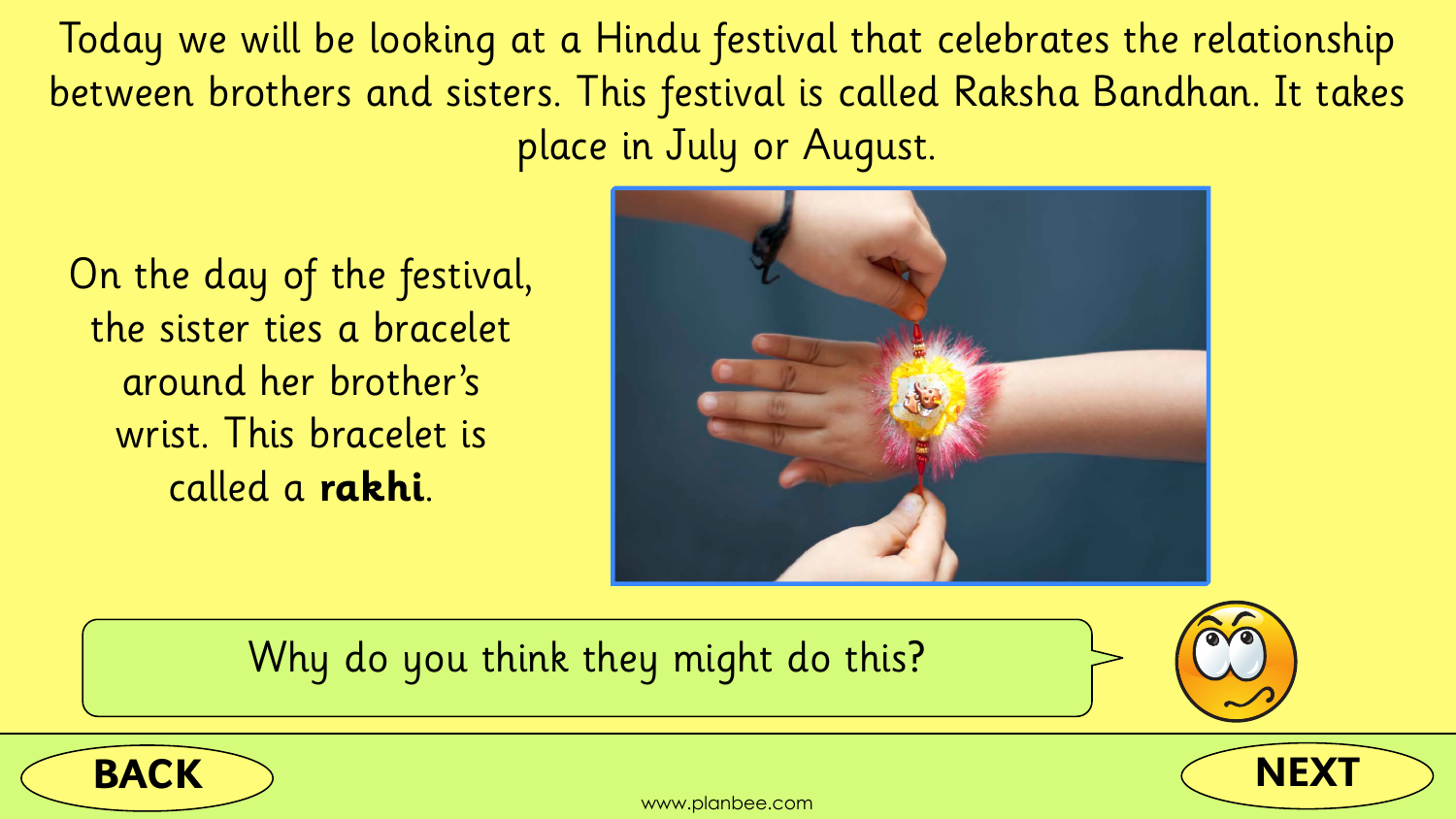



<span id="page-3-0"></span>The bracelet is given to the brother to protect him from evil. This come from a story about the goddess Indra. She tied a magic string around her husband's wrist which protected him from an evil demon.

This is where the festival gets its name from. The word 'raksha' means **protection** and 'bandhan' means **tie**.



Here are some more examples of rakhi bracelets.

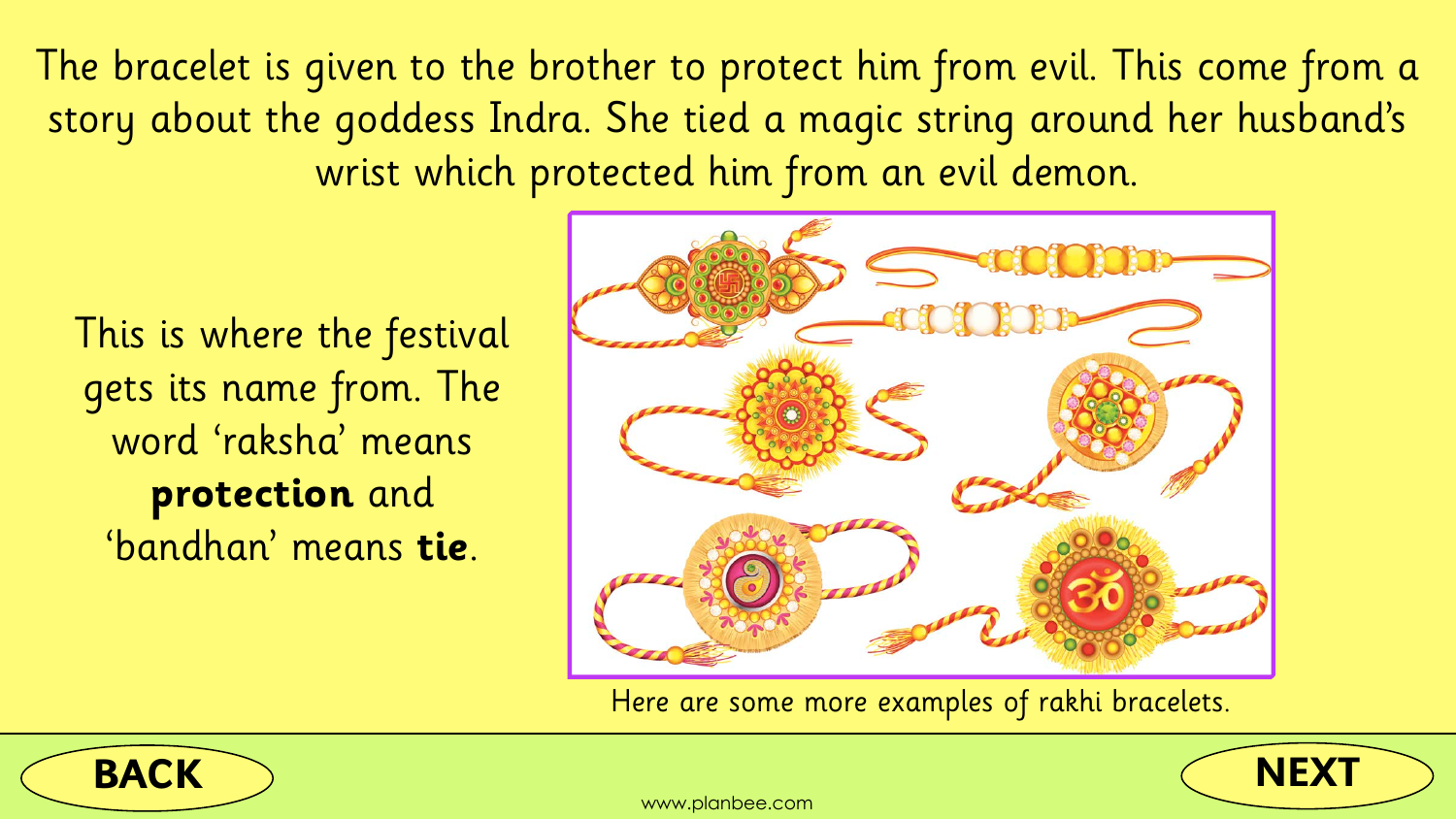



### <span id="page-4-0"></span>As well as giving him a bracelet, the sister will also make a mark with a red paste on her brother's forehead. This is known as **tilak** and is a sign of blessing.

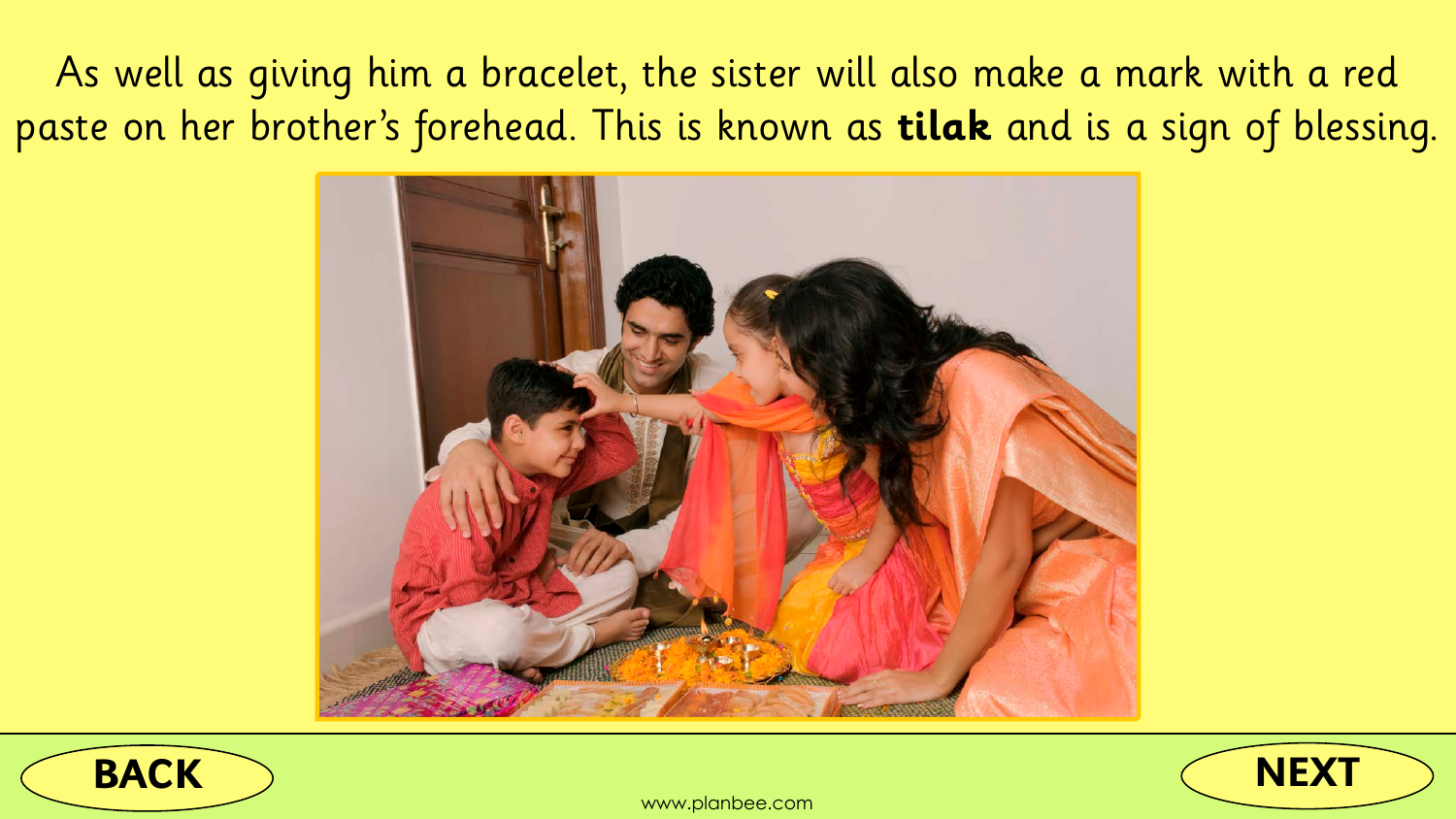





<span id="page-5-0"></span>In return, the brother promises to protect the sister and to look after her in the coming year. He also gives her gifts. The brother wears his bracelet until the thread breaks.

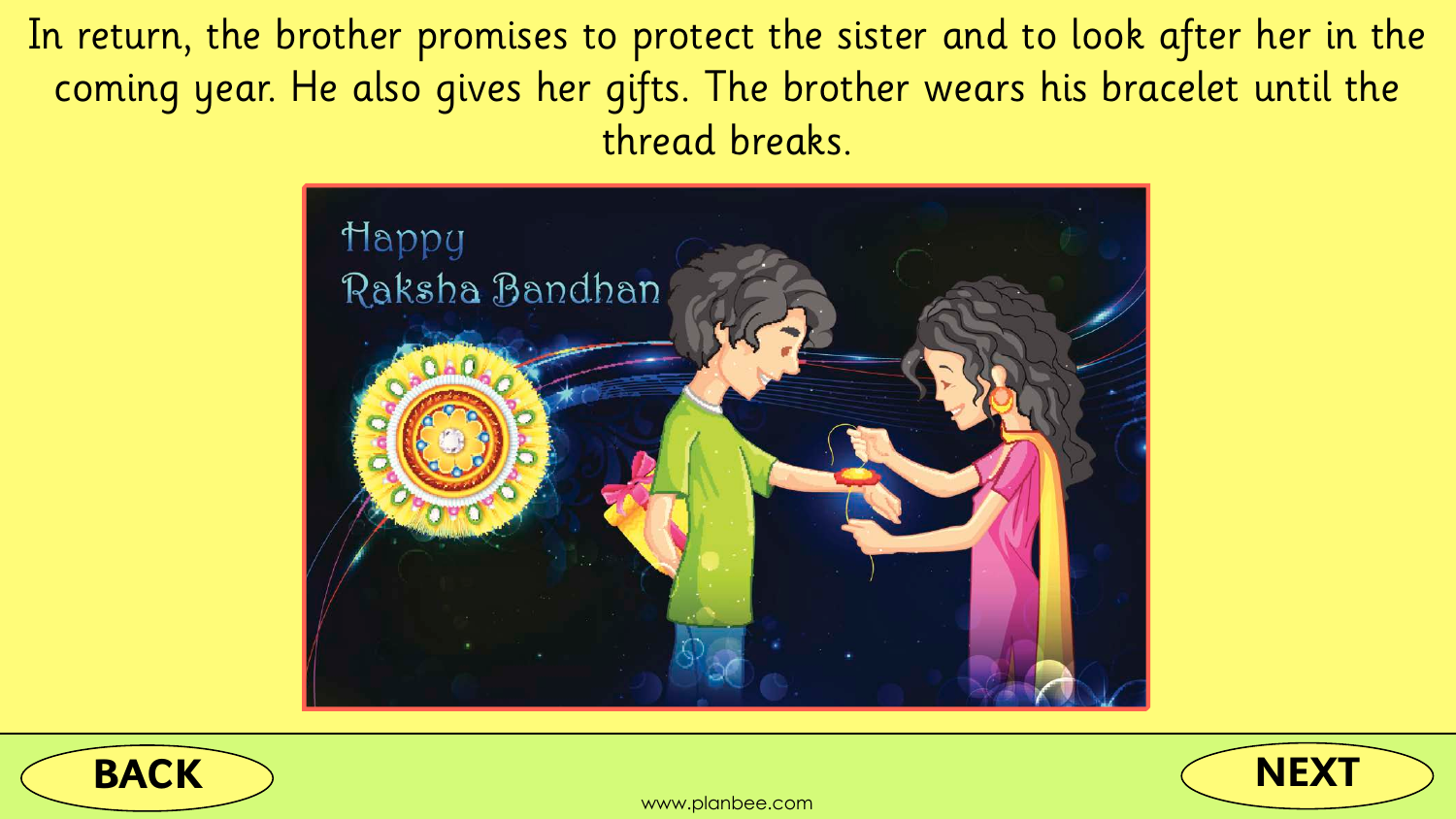





<span id="page-6-0"></span>Just like other Hindu festivals, there are also sweets, music and other celebrations during Raksha Bandhan. It is a time to celebrate with your family.

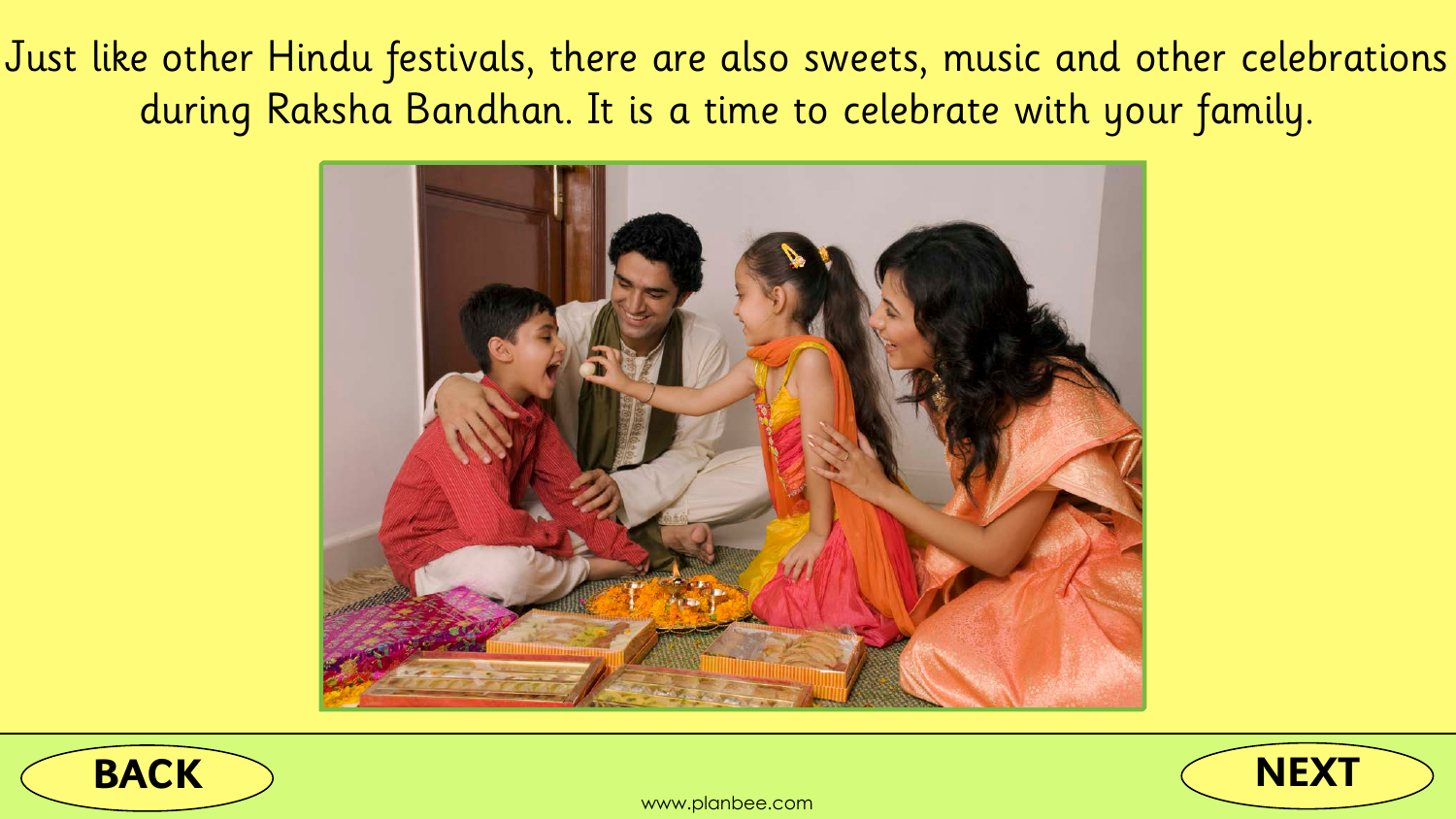







## <span id="page-7-0"></span>What does the festival of Raksha Bandhan tell us about how Hindus see families?